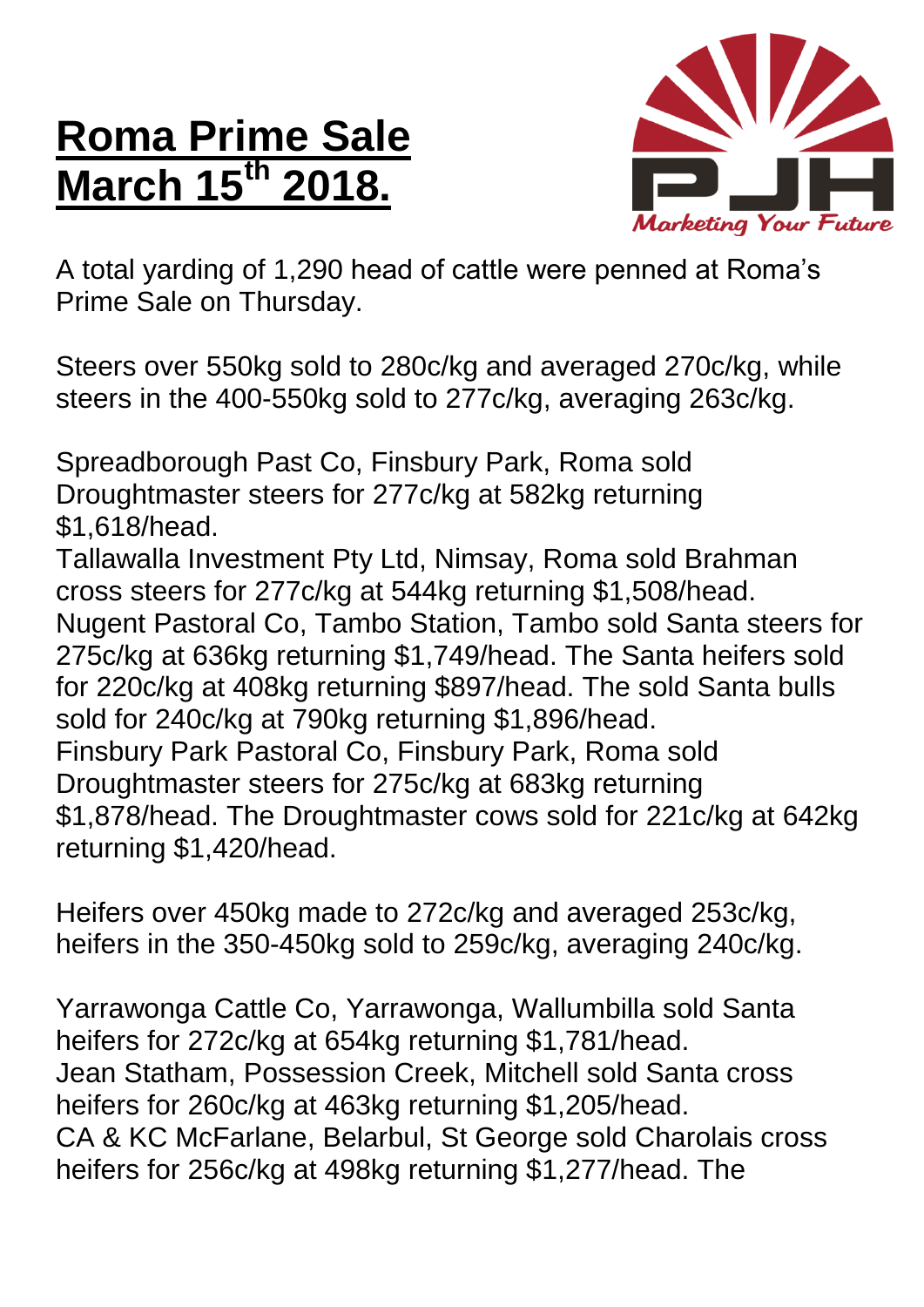Charolais cross cows sold for 228c/kg at 572kg returning \$1,305/head.

Cows over 500kg peaked at 228c/kg and averaged 218c/kg, while cows in the 400-500kg class topped at 235c/kg and averaged 203c/kg. Cows 300-400kg sold to 200c/kg and averaged 182c/kg.

Roseclare Grazing, Roseclare Station, Tambo sold Brahman cross cows for 228c/kg at 623kg returning \$1,422/head.

Palmtree Grazing Co, Palmtree, Taroom sold Santa cross cows for 226c/kg at 676kg returning \$1,529/head.

Dangarfield Cattle Co, Alice, Taroom sold Santa cows for 225c/kg at 670kg returning \$1,508/head.

Scott Martyn, Greenridge, Roma sold Charbray cross cows for 225c/kg at 635kg returning \$1,430/head.

John Ellis, Myland, Wallumbilla sold Droughtmaster cows for 223c/kg at 585kg returning \$1,305/head. The Charbray cross bulls sold for 240c/kg at 850kg returning \$2,040/head.

CA & RL Beissel, Baiden, Wallumbilla sold Droughtmaster cows for 216c/kg at 495kg returning \$1,070/head.

Bulls over 600kg earned to 257c/kg and averaged 241c/kg.

MH & KT Killen, Drysdale Ponds, Mitchell sold Angus bulls for 249c/kg at 793kg returning \$1,976/head.

## *PJH sell 1 st position next week.*

*Please be aware that all cattle being sold must be accompanied by a National Cattle Health Declaration as well as NVD*